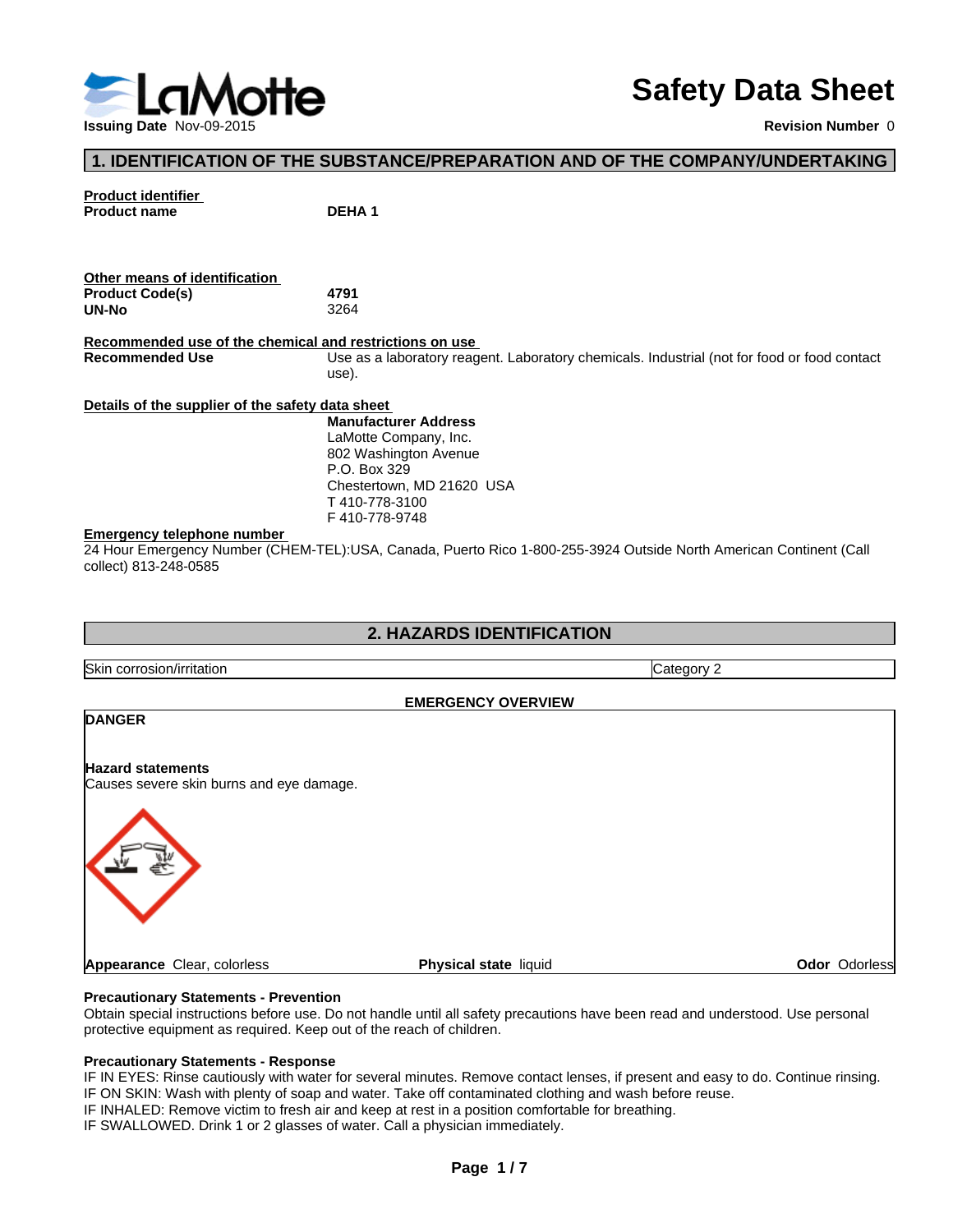#### **Precautionary Statements - Storage** Store locked up.

**Precautionary Statements - Disposal** Dispose of contents/container to an approved waste disposal plant.

### **3. COMPOSITION/INFORMATION ON INGREDIENTS**

 $\overline{\phantom{a}}$  ,  $\overline{\phantom{a}}$  ,  $\overline{\phantom{a}}$  ,  $\overline{\phantom{a}}$  ,  $\overline{\phantom{a}}$  ,  $\overline{\phantom{a}}$  ,  $\overline{\phantom{a}}$  ,  $\overline{\phantom{a}}$  ,  $\overline{\phantom{a}}$  ,  $\overline{\phantom{a}}$  ,  $\overline{\phantom{a}}$  ,  $\overline{\phantom{a}}$  ,  $\overline{\phantom{a}}$  ,  $\overline{\phantom{a}}$  ,  $\overline{\phantom{a}}$  ,  $\overline{\phantom{a}}$ 

| <b>CONTRACTOR</b>     | - - -                                |          |
|-----------------------|--------------------------------------|----------|
| name                  | CAS                                  | О.       |
| Unemicai <del>⊓</del> | i No                                 | 'Veiaht- |
| .<br>Nitric acio      | $\sim$ $\sim$<br>7697<br>∍ ≀ت⊹<br>-- |          |

|                                    | <b>4. FIRST AID MEASURES</b>                                                                                                                                                                                                                                                                      |  |  |  |  |
|------------------------------------|---------------------------------------------------------------------------------------------------------------------------------------------------------------------------------------------------------------------------------------------------------------------------------------------------|--|--|--|--|
| <b>First Aid Measures</b>          |                                                                                                                                                                                                                                                                                                   |  |  |  |  |
| <b>General advice</b>              | Do not get in eyes, on skin, or on clothing. Show this safety data sheet to the doctor in<br>attendance.                                                                                                                                                                                          |  |  |  |  |
| Eye contact                        | Rinse thoroughly with plenty of water for at least 15 minutes, lifting lower and upper eyelids.<br>Consult a physician.                                                                                                                                                                           |  |  |  |  |
| <b>Skin contact</b>                | Wash off immediately with soap and plenty of water for at least 15 minutes while removing<br>all contaminated clothing and shoes. Consult a physician.                                                                                                                                            |  |  |  |  |
| <b>Inhalation</b>                  | Remove to fresh air. If breathing is difficult, give oxygen. Consult a physician.                                                                                                                                                                                                                 |  |  |  |  |
| Ingestion                          | Do NOT induce vomiting. Drink large quantity of water. Call a physician immediately. Never<br>give anything by mouth to an unconscious person.                                                                                                                                                    |  |  |  |  |
| Self-protection of the first aider | Use personal protective equipment. See section 8 for more information. Do not use<br>mouth-to-mouth method if victim ingested or inhaled the substance; give artificial respiration<br>with the aid of a pocket mask equipped with a one-way valve or other proper respiratory<br>medical device. |  |  |  |  |

### **5. FIRE-FIGHTING MEASURES**

#### **Suitable extinguishing media**

Water spray, dry chemical, carbon dioxide (CO<sub>2</sub>), or foam.

#### **Protective equipment and precautions for firefighters**

As in any fire, wear self-contained breathing apparatus pressure-demand, MSHA/NIOSH (approved or equivalent) and full protective gear.

### **6. ACCIDENTAL RELEASE MEASURES**

#### **Personal precautions, protective equipment and emergency procedures**

| <b>Personal precautions</b> | See section 8. Use personal protective equipment. Avoid contact with skin, eyes, and |
|-----------------------------|--------------------------------------------------------------------------------------|
|                             | inhalation of vapors.                                                                |

**Environmental precautions** See Section 12 for additional Ecological Information.

#### **Methods and material for containment and cleaning up**

**Methods for cleaning up** Neutralize spill with alkaline material (sodium bicarbonate), being careful to prevent splattering, then containerize slurry and hold for later disposal. If local regulations permit,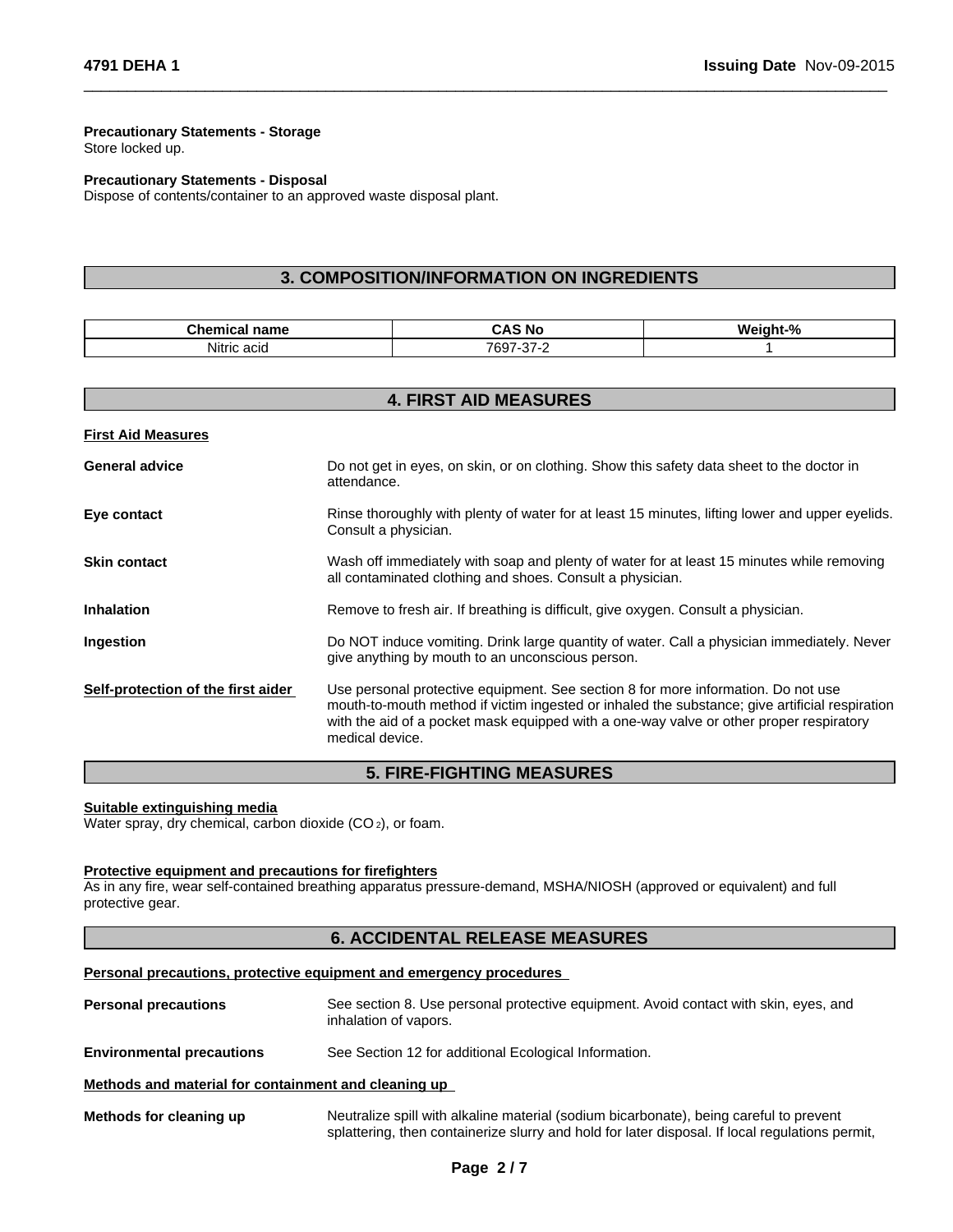dilute slurry with water and rinse to drain with excess water. Keep in suitable and closed containers for disposal. After cleaning, flush away traces with water.

 $\overline{\phantom{a}}$  ,  $\overline{\phantom{a}}$  ,  $\overline{\phantom{a}}$  ,  $\overline{\phantom{a}}$  ,  $\overline{\phantom{a}}$  ,  $\overline{\phantom{a}}$  ,  $\overline{\phantom{a}}$  ,  $\overline{\phantom{a}}$  ,  $\overline{\phantom{a}}$  ,  $\overline{\phantom{a}}$  ,  $\overline{\phantom{a}}$  ,  $\overline{\phantom{a}}$  ,  $\overline{\phantom{a}}$  ,  $\overline{\phantom{a}}$  ,  $\overline{\phantom{a}}$  ,  $\overline{\phantom{a}}$ 

# **7. HANDLING AND STORAGE**

#### **Precautions for safe handling**

| <b>Handling</b>                                              | Handle in accordance with good industrial hygiene and safety practice. Prevent contact with<br>skin, eyes, and clothing. Do not taste or swallow. Do not eat, drink, or smoke when using<br>this product. |  |  |  |
|--------------------------------------------------------------|-----------------------------------------------------------------------------------------------------------------------------------------------------------------------------------------------------------|--|--|--|
| Conditions for safe storage, including any incompatibilities |                                                                                                                                                                                                           |  |  |  |
| <b>Storage</b>                                               | Keep containers tightly closed in a dry, cool and well-ventilated place. Store away from<br>strong bases or metals. Keep away from direct sunlight. Keep out of the reach of children.                    |  |  |  |
| <b>Incompatible Products</b>                                 | Strong bases. Metallic powders. Sulfides.                                                                                                                                                                 |  |  |  |

# **8. EXPOSURE CONTROLS/PERSONAL PROTECTION**

#### **Control parameters**

| <b>Chemical name</b>                    | <b>ACGIH TLV</b>                                                                                                 | <b>OSHA PEL</b>                                                                                                     | <b>NIOSH IDLH</b>                                                                                 |  |  |
|-----------------------------------------|------------------------------------------------------------------------------------------------------------------|---------------------------------------------------------------------------------------------------------------------|---------------------------------------------------------------------------------------------------|--|--|
| Nitric acid<br>7697-37-2                | 4 ppm STEL<br>TWA: 2 ppm                                                                                         | TWA: 2 ppm<br>TWA: $5 \text{ mg/m}^3$                                                                               | IDLH: 25 ppm<br>TWA: 2 ppm<br>TWA: $5 \text{ mg/m}^3$<br>STEL: 4 ppm<br>STEL: $10 \text{ mg/m}^3$ |  |  |
| <b>Appropriate engineering controls</b> |                                                                                                                  |                                                                                                                     |                                                                                                   |  |  |
| <b>Engineering Measures</b>             | <b>Showers</b><br>Eyewash stations<br>Ventilation systems.                                                       |                                                                                                                     |                                                                                                   |  |  |
|                                         | Individual protection measures, such as personal protective equipment                                            |                                                                                                                     |                                                                                                   |  |  |
| <b>Eye/Face Protection</b>              | Wear safety glasses with side shields (or goggles). If splashes are likely to occur:. Face<br>protection shield. |                                                                                                                     |                                                                                                   |  |  |
| Skin and body protection                |                                                                                                                  | Wear protective gloves/clothing. Nitrile rubber. Neoprene gloves.                                                   |                                                                                                   |  |  |
| <b>Respiratory protection</b>           |                                                                                                                  | When workers are facing concentrations above the exposure limit they must use<br>appropriate certified respirators. |                                                                                                   |  |  |

| <b>Hygiene Measures</b> | Handle in accordance with good industrial hygiene and safety practice. Do not eat, drink or |  |  |
|-------------------------|---------------------------------------------------------------------------------------------|--|--|
|                         | smoke when using this product. Wash hands before breaks and immediately after handling      |  |  |
|                         | the product.                                                                                |  |  |

### **9. PHYSICAL AND CHEMICAL PROPERTIES**

#### **Information on basic physical and chemical properties**

| <b>Physical state</b><br>Appearance                                                                                    | liauid<br>Clear, colorless                                                                      | Odor                     | Odorless |
|------------------------------------------------------------------------------------------------------------------------|-------------------------------------------------------------------------------------------------|--------------------------|----------|
| <b>Property</b>                                                                                                        | Values                                                                                          | Remarks • Method         |          |
| pH<br>Melting point / freezing point<br>Boiling point / boiling range<br><b>Flash point</b><br><b>Evaporation rate</b> | $2.0 - 3.0$<br>No information available<br>No information available<br>No information available | No information available |          |
| Flammability (solid, gas)                                                                                              | No information available                                                                        |                          |          |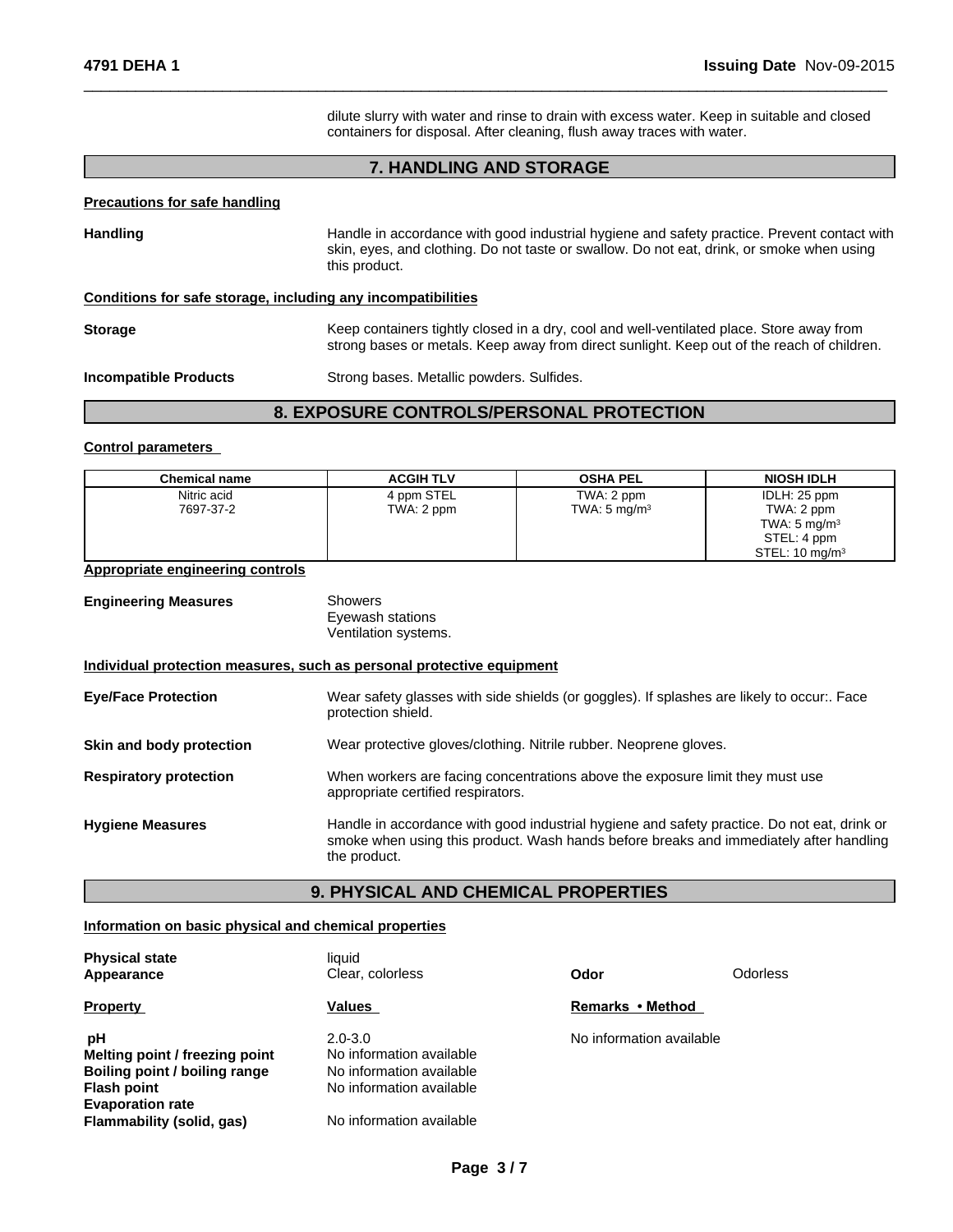| <b>Flammability Limit in Air</b> |                          |  |
|----------------------------------|--------------------------|--|
| <b>Upper flammability limit:</b> | No information available |  |
| Lower flammability limit:        | No information available |  |
| Vapor pressure                   | No information available |  |
| Vapor density                    | No information available |  |
| <b>Specific gravity</b>          | No information available |  |
| <b>Water solubility</b>          | No information available |  |
| Solubility in other solvents     | No information available |  |
| <b>Partition coefficient</b>     | No information available |  |
| <b>Autoignition temperature</b>  | No information available |  |
| <b>Decomposition temperature</b> | No information available |  |
| <b>Kinematic viscosity</b>       | No information available |  |
| <b>Dynamic viscosity</b>         | No information available |  |
| <b>Explosive properties</b>      | No information available |  |
| <b>Oxidizing properties</b>      | No information available |  |
| <b>Other Information</b>         |                          |  |
| Softening point                  | No information available |  |
| <b>Molecular weight</b>          | No information available |  |
| <b>VOC Content (%)</b>           | No information available |  |
| <b>Density</b>                   | No information available |  |
| <b>Bulk density</b>              | No information available |  |

# **10. STABILITY AND REACTIVITY**

 $\overline{\phantom{a}}$  ,  $\overline{\phantom{a}}$  ,  $\overline{\phantom{a}}$  ,  $\overline{\phantom{a}}$  ,  $\overline{\phantom{a}}$  ,  $\overline{\phantom{a}}$  ,  $\overline{\phantom{a}}$  ,  $\overline{\phantom{a}}$  ,  $\overline{\phantom{a}}$  ,  $\overline{\phantom{a}}$  ,  $\overline{\phantom{a}}$  ,  $\overline{\phantom{a}}$  ,  $\overline{\phantom{a}}$  ,  $\overline{\phantom{a}}$  ,  $\overline{\phantom{a}}$  ,  $\overline{\phantom{a}}$ 

| <b>Stability</b>                              | Stable under normal conditions of use and storage.                                                                                                                                                                           |
|-----------------------------------------------|------------------------------------------------------------------------------------------------------------------------------------------------------------------------------------------------------------------------------|
| Hazardous polymerization                      | Hazardous polymerization does not occur.                                                                                                                                                                                     |
| Conditions to avoid<br>Incompatible materials | Excessive heat. Incompatible products.<br>Strong bases. Metallic powders. Sulfides.<br>Hazardous decomposition products May produce the following when heated to decomposition:. Nitrogen oxides (NOx).<br>Hydrogen nitrate. |

# **11. TOXICOLOGICAL INFORMATION**

#### **Information on likely routes of exposure**

| <b>Component Information</b> |                 |                 |                                               |  |
|------------------------------|-----------------|-----------------|-----------------------------------------------|--|
| <b>Chemical name</b>         | Oral LD50       | Dermal LD50     | <b>Inhalation LC50</b>                        |  |
| Nitric acid                  | Not Established | Not Established | $'$ Rat ) 4 h = 67 ppm<br>130 mg/m $3$<br>$=$ |  |
| 7697-37-2                    |                 |                 | $Rat$ ) 4 h                                   |  |

#### **Information on toxicological effects**

| <b>Chemical name</b>               | <b>ACGIH</b>         | <b>IARC</b> | <b>MTI</b><br>. | <b>OSHA</b> |
|------------------------------------|----------------------|-------------|-----------------|-------------|
| Nitric acid                        | Established<br>Not ' | Group 2A    | Not Established |             |
| $\sim$ $\sim$<br>7697<br>$-31 - 2$ |                      |             |                 |             |

# **12. ECOLOGICAL INFORMATION**

#### **Ecotoxicity**

| <b>Chemical name</b> | <b>Toxicity to Algae</b> | Toxicitv to Fish                   | ∟(Water Flea)<br>Daphnia Magna |
|----------------------|--------------------------|------------------------------------|--------------------------------|
| Nitric acid          | Not ∟<br>Established     | Gambusia affinis mg/L<br>70.<br>96 | Established<br>Not             |
| 7697-37-2            |                          | CEO<br>∟∪ບບ                        |                                |

#### **Persistence and degradability**

No information available.

#### **Bioaccumulation/Accumulation**

No information available.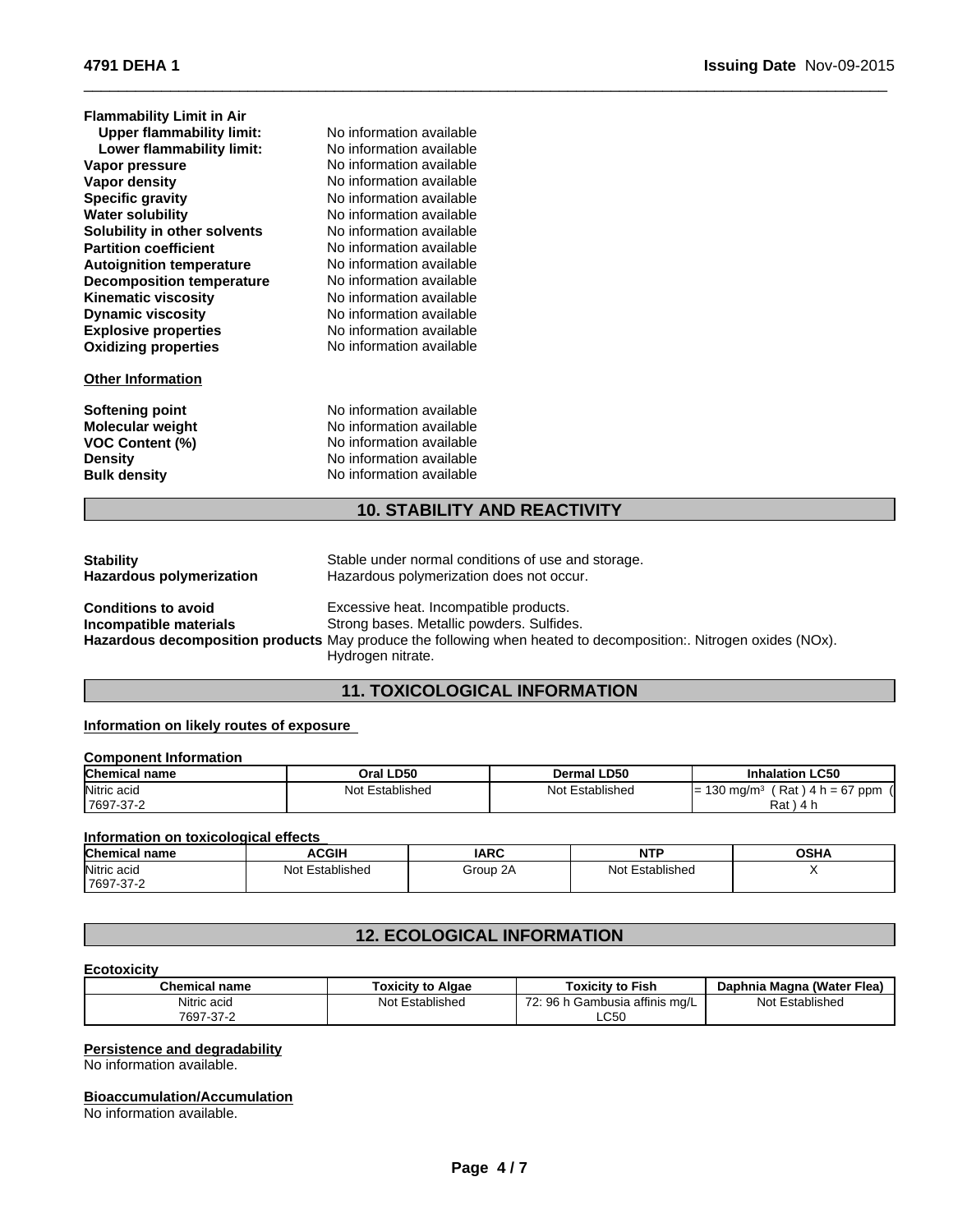Not Established Not Established

| ^'<br>.<br>. .<br>                              | $\sim$<br>Pow<br>-- |
|-------------------------------------------------|---------------------|
| $\mathbf{r}$<br>NH+<br>$\sim$<br>-<br>باات<br>. | د.ے۔                |
| 700                                             |                     |

 $\overline{\phantom{a}}$  ,  $\overline{\phantom{a}}$  ,  $\overline{\phantom{a}}$  ,  $\overline{\phantom{a}}$  ,  $\overline{\phantom{a}}$  ,  $\overline{\phantom{a}}$  ,  $\overline{\phantom{a}}$  ,  $\overline{\phantom{a}}$  ,  $\overline{\phantom{a}}$  ,  $\overline{\phantom{a}}$  ,  $\overline{\phantom{a}}$  ,  $\overline{\phantom{a}}$  ,  $\overline{\phantom{a}}$  ,  $\overline{\phantom{a}}$  ,  $\overline{\phantom{a}}$  ,  $\overline{\phantom{a}}$ 

### **13. DISPOSAL CONSIDERATIONS**

# **Disposal Methods** Dispose according to federal, state, and local regulations. If permitted, neutralize reagent with sodium bicarbonate/sodium carbonate, add slurry to large volume of water to dilute, rinse to drain with excess water. **Contaminated packaging Theory Containers.** Do not reuse empty containers. **Chemical name RCRA RCRA - Basis for Listing RCRA - D Series Wastes RCRA - U Series Wastes**

| .<br>7697-37-2           | .                                                     |                               | .                             | .                             |
|--------------------------|-------------------------------------------------------|-------------------------------|-------------------------------|-------------------------------|
| <b>Chemical name</b>     | <b>RCRA - Halogenated</b><br><b>Organic Compounds</b> | <b>RCRA - P Series Wastes</b> | <b>RCRA - F Series Wastes</b> | <b>RCRA - K Series Wastes</b> |
| Nitric acid<br>7697-37-2 | Not Established                                       | Not Established               | Not Established               | Not Established               |

| <b>Chemical</b><br>name | California<br><b>Hazardous Waste Status</b> |
|-------------------------|---------------------------------------------|
| Nitric acid<br>.        |                                             |
| 7697-<br>ົ<br>٠.,       |                                             |

# **14. TRANSPORT INFORMATION**

#### **DOT**

| Proper shipping name<br>UN-No | CORROSIVE LIQUID, ACIDIC, N.O.S. (<1% Nitric acid solution)<br>3264 |
|-------------------------------|---------------------------------------------------------------------|
| <b>Hazard Class</b>           |                                                                     |
| Packing group                 |                                                                     |

| CORROSIVE LIQUID, ACIDIC, N.O.S. (<1% Nitric acid solution) |
|-------------------------------------------------------------|
| 3264                                                        |
| 8                                                           |
| Ш                                                           |
|                                                             |
| CORROSIVE LIQUID, ACIDIC, N.O.S. (<1% Nitric acid solution) |
| 3264                                                        |
| 8                                                           |
| II                                                          |
|                                                             |

# **15. REGULATORY INFORMATION**

| <b>International Inventories</b> |                 |
|----------------------------------|-----------------|
| <b>TSCA</b>                      | Does not comply |
| <b>DSL/NDSL</b>                  | Does not comply |
| <b>EINECS/ELINCS</b>             | Does not comply |
| <b>ENCS</b>                      | Does not comply |
| <b>IECSC</b>                     | Does not comply |
| <b>KECL</b>                      | Does not comply |
| <b>PICCS</b>                     | Does not comply |
| <b>AICS</b>                      | Does not comply |

Nitric acid Not Established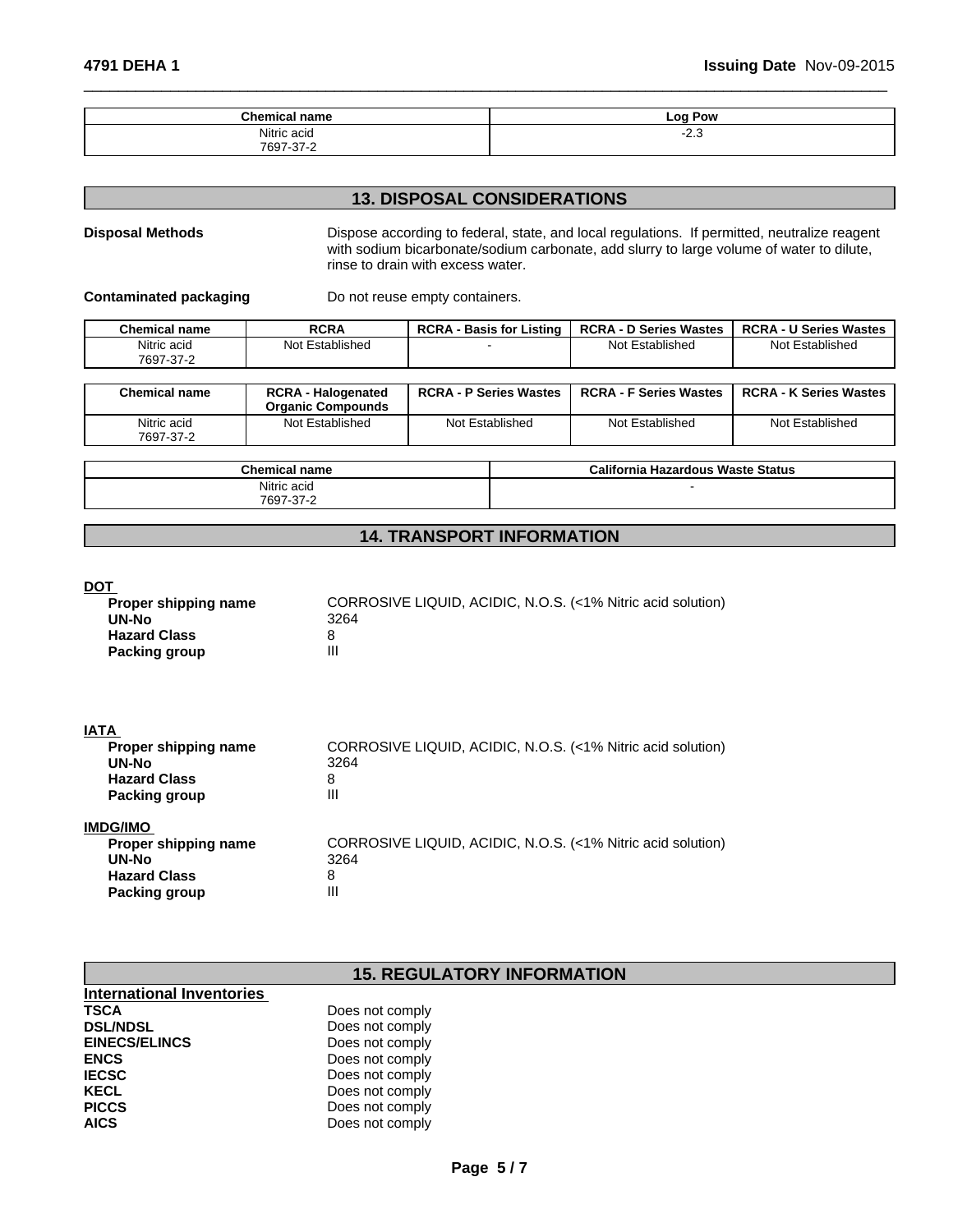#### **Legend:**

**TSCA** - United States Toxic Substances Control Act Section 8(b) Inventory **DSL/NDSL** - Canadian Domestic Substances List/Non-Domestic Substances List **EINECS/ELINCS** - European Inventory of Existing Chemical Substances/European List of Notified Chemical Substances **ENCS** - Japan Existing and New Chemical Substances **IECSC** - China Inventory of Existing Chemical Substances **KECL** - Korean Existing and Evaluated Chemical Substances **PICCS** - Philippines Inventory of Chemicals and Chemical Substances

**AICS** - Australian Inventory of Chemical Substances

#### **US Federal Regulations**

#### **SARA 313**

Section 313 of Title III of the Superfund Amendments and Reauthorization Act of 1986 (SARA). This product contains a chemical or chemicals which are subject to the reporting requirements of the Act and Title 40 of the Code of Federal Regulations, Part 372

 $\overline{\phantom{a}}$  ,  $\overline{\phantom{a}}$  ,  $\overline{\phantom{a}}$  ,  $\overline{\phantom{a}}$  ,  $\overline{\phantom{a}}$  ,  $\overline{\phantom{a}}$  ,  $\overline{\phantom{a}}$  ,  $\overline{\phantom{a}}$  ,  $\overline{\phantom{a}}$  ,  $\overline{\phantom{a}}$  ,  $\overline{\phantom{a}}$  ,  $\overline{\phantom{a}}$  ,  $\overline{\phantom{a}}$  ,  $\overline{\phantom{a}}$  ,  $\overline{\phantom{a}}$  ,  $\overline{\phantom{a}}$ 

| <b>Chemical name</b>                  | <b>SARA 313 - Threshold Values %</b> |  |
|---------------------------------------|--------------------------------------|--|
| Nitric acid                           | 1.0                                  |  |
| 7697-37-2                             |                                      |  |
| <b>SARA 311/312 Hazard Categories</b> |                                      |  |
| Acute health hazard                   | Yes                                  |  |
| <b>Chronic Health Hazard</b>          | Yes                                  |  |
| <b>Fire hazard</b>                    | No                                   |  |
| Sudden release of pressure hazard     | No                                   |  |
| <b>Reactive Hazard</b>                | No                                   |  |

#### **CWA (Clean Water Act)**

This product contains the following substances which are regulated pollutants pursuant to the Clean Water Act (40 CFR 122.21 and 40 CFR 122.42)

| <b>Chemical name</b>     | <b>CWA - Reportable</b><br>Quantities | <b>CWA - Toxic Pollutants</b> | <b>CWA - Priority Pollutants</b> | <b>CWA - Hazardous</b><br><b>Substances</b> |
|--------------------------|---------------------------------------|-------------------------------|----------------------------------|---------------------------------------------|
| Nitric acid<br>7697-37-2 | 1000 lb                               | Not Established               | Not Established                  |                                             |

#### **CERCLA**

This material, as supplied, contains one or more substances regulated as a hazardous substance under the Comprehensive Environmental Response Compensation and Liability Act (CERCLA) (40 CFR 302)

| <b>Chemical name</b> | <b>Hazardous Substances RQs</b> | <b>LA/SARA RQ</b><br>CERCL | RQ                     |
|----------------------|---------------------------------|----------------------------|------------------------|
| Nitric acid          | 1000 lb                         | 1000 lb                    | 1000 lb final RQ<br>שר |
| 7697-37-2            |                                 |                            | RQ 454 kg final RQ     |

# **US State Regulations**

#### **California Proposition 65**

This product does not contain any Proposition 65 chemicals

| $ -$<br>Chemical name | California<br>$\sim$ $\sim$<br>D.<br>oposition 65 |
|-----------------------|---------------------------------------------------|
| Nitric acid<br>.      | Not<br>Established<br>$\sim$ $\sim$               |
| 7697-37-2             |                                                   |

#### **U.S. State Right-to-Know Regulations**

| <b>Chemical</b><br>name      | <b>Now</b><br>larcay<br>. | пиэспэ | ∵∽∾lvania |
|------------------------------|---------------------------|--------|-----------|
| Nitric acio                  |                           |        |           |
| 7697<br>$\sim$<br>$1.31 - 2$ |                           |        |           |

#### **CPSC (Consumer Product Safety Commission) - Specially Regulated Substances**

| Chemical name                | CPSC (Consumer Product Safety Commission) - Specially Regulated<br>Substances |
|------------------------------|-------------------------------------------------------------------------------|
| Nitric acid                  | Add POISON to label, 16 CFR 1500.129 (>=5%, free or chemically                |
| 7697-37-2                    | unneutralized)                                                                |
| <b>16. OTHER INFORMATION</b> |                                                                               |